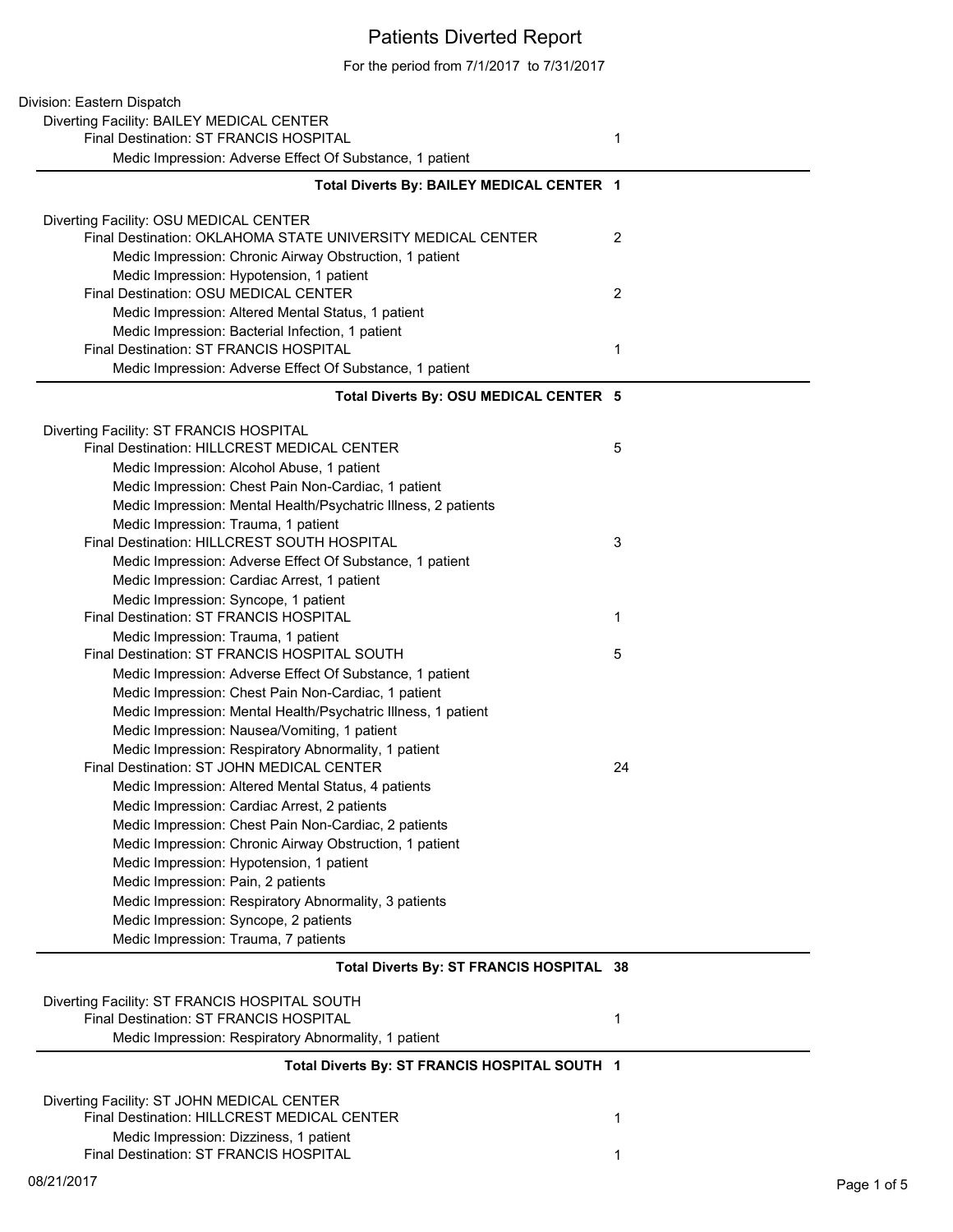## **Total Diverts By: ST JOHN MEDICAL CENTER 2**

Diverting Facility: ST JOHN OF BROKEN ARROW Final Destination: ST JOHN MEDICAL CENTER 1 Medic Impression: Pain, 1 patient

**Total Diverts By: ST JOHN OF BROKEN ARROW 1**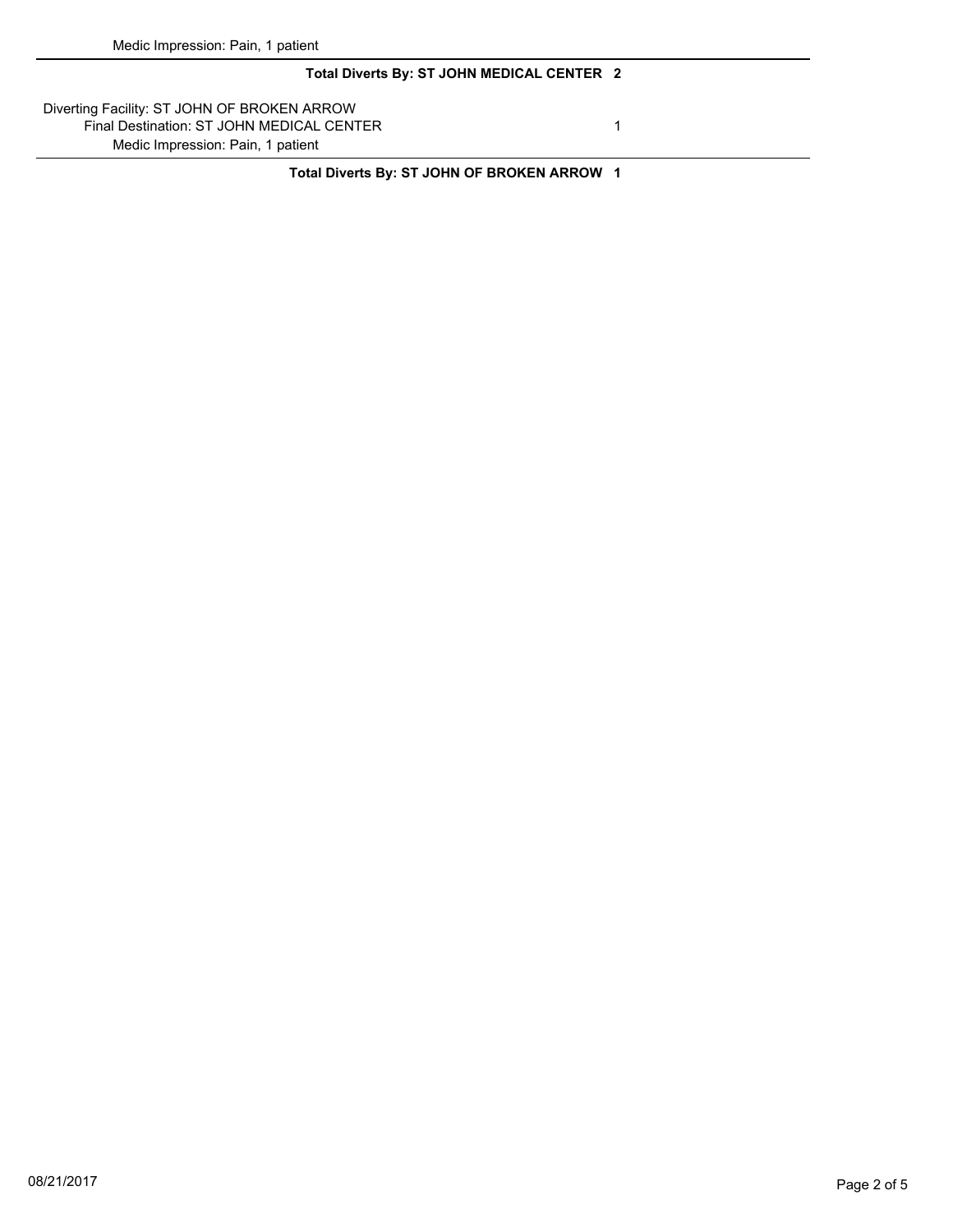| Division: Western Dispatch                                                                             |                |
|--------------------------------------------------------------------------------------------------------|----------------|
| Diverting Facility: ALLIANCE HEALTH - DEACONESS                                                        |                |
| Final Destination: BAPTIST INTEGRIS MEDICAL CENTER                                                     | 1              |
| Medic Impression: Pain, 1 patient                                                                      |                |
| Total Diverts By: ALLIANCE HEALTH - DEACONESS 1                                                        |                |
| Diverting Facility: ALLIANCE HEALTH - MIDWEST                                                          |                |
| Final Destination: SOUTHWEST INTEGRIS MEDICAL CEN                                                      | 1              |
| Medic Impression: Pain, 1 patient                                                                      |                |
| Total Diverts By: ALLIANCE HEALTH - MIDWEST 1                                                          |                |
| Diverting Facility: BAPTIST INTEGRIS MEDICAL CENTER                                                    |                |
| Final Destination: ALLIANCE HEALTH - DEACONESS                                                         | 1              |
| Medic Impression: Trauma, 1 patient                                                                    |                |
| Final Destination: CANADIAN VALLEY INTEGRIS REGNL                                                      | 1              |
| Medic Impression: Trauma, 1 patient                                                                    |                |
| Final Destination: INTEGRIS MEDICAL CENTER - EDMOND                                                    | 1              |
| Medic Impression: Altered Mental Status, 1 patient<br>Final Destination: PRESBYTERIAN TOWER-OU MEDICAL | 1              |
| Medic Impression: Altered Mental Status, 1 patient                                                     |                |
| Final Destination: ST ANTHONYS HOSPITAL                                                                | 1              |
| Medic Impression: Nausea/Vomiting, 1 patient                                                           |                |
| Total Diverts By: BAPTIST INTEGRIS MEDICAL CENTER 5                                                    |                |
| Diverting Facility: MERCY HEALTH CENTER                                                                |                |
| Final Destination: BAPTIST INTEGRIS MEDICAL CENTER                                                     | 6              |
| Medic Impression: Altered Mental Status, 2 patients                                                    |                |
| Medic Impression: Mental Health/Psychatric Illness, 1 patient                                          |                |
| Medic Impression: Pain, 2 patients                                                                     |                |
| Medic Impression: Trauma, 1 patient                                                                    |                |
| Final Destination: OKLAHOMA HEART HOSPITAL                                                             | 1              |
| Medic Impression: Dizziness, 1 patient                                                                 |                |
| Final Destination: OU MEDICAL CENTER EDMOND                                                            | 1              |
| Medic Impression: Hypotension, 1 patient<br>Final Destination: ST ANTHONYS HOSPITAL                    | 1              |
| Medic Impression: Abdominal Pain, 1 patient                                                            |                |
| Final Destination: ST. ANTHONY HEALTHPLEX NORTH                                                        | 1              |
| Medic Impression: Respiratory Abnormality, 1 patient                                                   |                |
| Total Diverts By: MERCY HEALTH CENTER 10                                                               |                |
| Diverting Facility: NORMAN REGIONAL HEALTHPLEX                                                         |                |
| <b>Final Destination: NORMAN REGIONAL HOSPITAL</b>                                                     | 1              |
| Medic Impression: Nausea/Vomiting, 1 patient                                                           |                |
| Total Diverts By: NORMAN REGIONAL HEALTHPLEX 1                                                         |                |
| Diverting Facility: NORMAN REGIONAL MEDICAL CENTER - MOORE                                             |                |
| Final Destination: NORMAN REGIONAL HOSPITAL                                                            | $\overline{2}$ |
| Medic Impression: Hemorrhage, 1 patient                                                                |                |
| Medic Impression: Seizures, 1 patient                                                                  |                |
| Total Diverts By: NORMAN REGIONAL MEDICAL CENTER - MOORE 2                                             |                |
| Diverting Facility: OKLAHOMA CITY VA HOSPITAL                                                          |                |
| Final Destination: BAPTIST INTEGRIS MEDICAL CENTER                                                     | 1              |
| Medic Impression: Syncope, 1 patient                                                                   |                |
| Final Destination: CANADIAN VALLEY INTEGRIS REGNL                                                      | 1              |
| Medic Impression: Psychosis, 1 patient                                                                 |                |
| Final Destination: MERCY HEALTH CENTER                                                                 | 1              |
| Medic Impression: Pain, 1 patient<br>Final Destination: OKLAHOMA CITY VA HOSPITAL                      |                |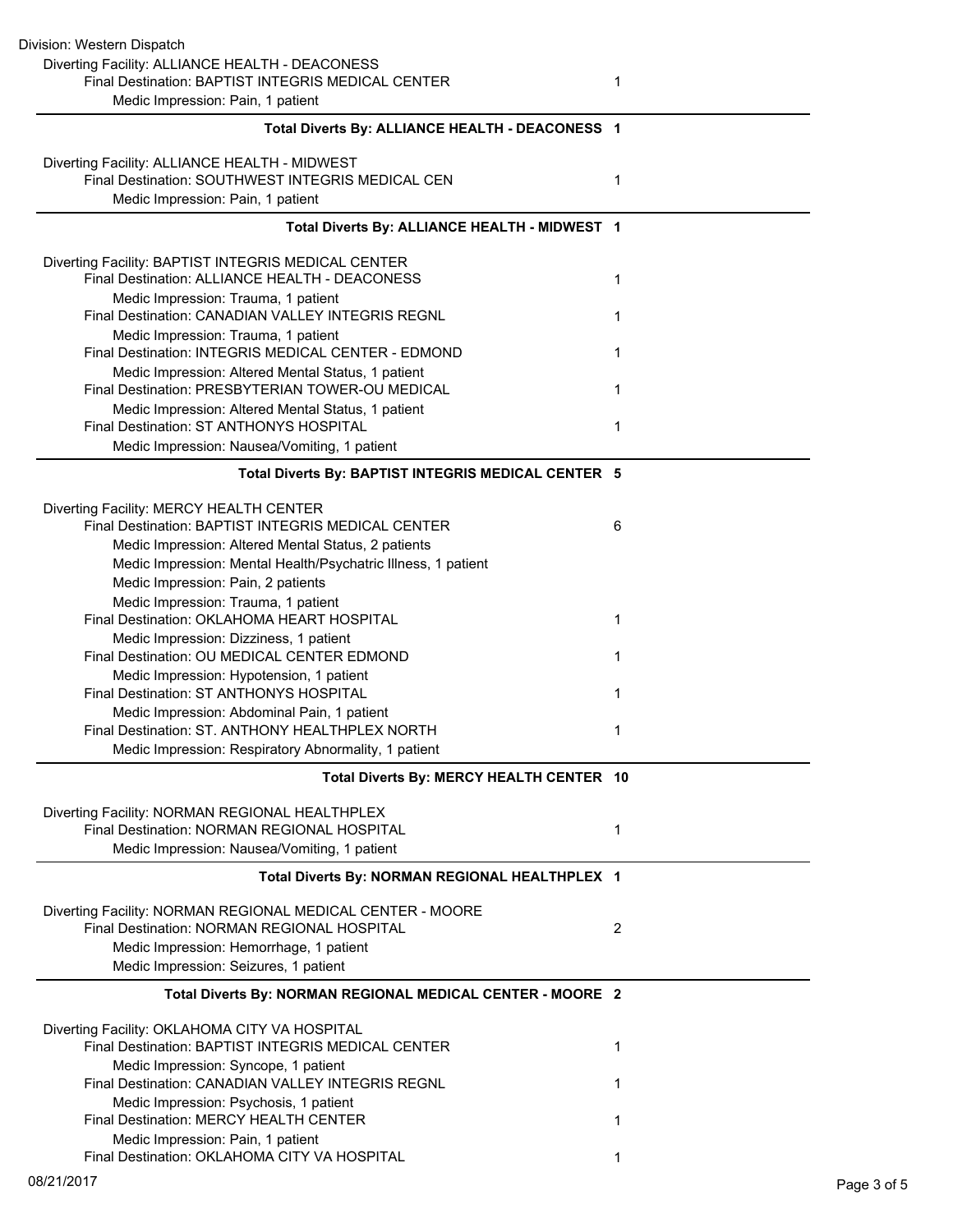| Medic Impression: Seizures, 1 patient                                                     |                |
|-------------------------------------------------------------------------------------------|----------------|
| Final Destination: OKLAHOMA HEART HOSPITAL                                                | $\overline{2}$ |
| Medic Impression: ACS, 1 patient                                                          |                |
| Medic Impression: Paroxysmal Tachycardia, 1 patient                                       |                |
| Final Destination: PRESBYTERIAN TOWER-OU MEDICAL                                          | $\overline{2}$ |
| Medic Impression: Dizziness, 1 patient                                                    |                |
| Medic Impression: Mental Health/Psychatric Illness, 1 patient                             |                |
| Final Destination: SOUTHWEST INTEGRIS MEDICAL CEN                                         | 1              |
| Medic Impression: Altered Mental Status, 1 patient                                        |                |
| Final Destination: ST ANTHONYS HOSPITAL                                                   | 5              |
| Medic Impression: Altered Mental Status, 1 patient                                        |                |
| Medic Impression: Nausea/Vomiting, 1 patient                                              |                |
| Medic Impression: Poisoning By Drug Or Medical Substance, 1 patient                       |                |
| Medic Impression: Psychosis, 1 patient                                                    |                |
| Medic Impression: Trauma, 1 patient                                                       |                |
| Total Diverts By: OKLAHOMA CITY VA HOSPITAL 14                                            |                |
|                                                                                           |                |
| Diverting Facility: OKLAHOMA HEART HOSPITAL                                               |                |
| Final Destination: BAPTIST INTEGRIS MEDICAL CENTER                                        | 1              |
| Medic Impression: Fever, 1 patient                                                        |                |
| Final Destination: INTEGRIS MEDICAL CENTER - EDMOND                                       | $\mathbf{1}$   |
| Medic Impression: Nausea/Vomiting, 1 patient                                              |                |
| Final Destination: MERCY HEALTH CENTER                                                    | $\overline{2}$ |
| Medic Impression: CVA/TIA, 1 patient                                                      |                |
| Medic Impression: Respiratory Abnormality, 1 patient                                      |                |
| Final Destination: OKLAHOMA HEART HOSPITAL SOUTH                                          | 1              |
| Medic Impression: Syncope, 1 patient                                                      |                |
| Total Diverts By: OKLAHOMA HEART HOSPITAL 5                                               |                |
| Diverting Facility: OKLAHOMA HEART HOSPITAL SOUTH                                         |                |
|                                                                                           |                |
|                                                                                           |                |
| Final Destination: BAPTIST INTEGRIS MEDICAL CENTER                                        | 1              |
| Medic Impression: Pain, 1 patient                                                         |                |
| Total Diverts By: OKLAHOMA HEART HOSPITAL SOUTH 1                                         |                |
|                                                                                           |                |
| Diverting Facility: PRESBYTERIAN TOWER-OU MEDICAL                                         |                |
| Final Destination: ALLIANCE HEALTH - DEACONESS                                            | 1              |
| Medic Impression: Abdominal Pain, 1 patient                                               |                |
| Final Destination: BAPTIST INTEGRIS MEDICAL CENTER                                        | 2              |
| Medic Impression: Altered Mental Status, 1 patient                                        |                |
| Medic Impression: CVA/TIA, 1 patient                                                      |                |
| Final Destination: INTEGRIS MEDICAL CENTER - EDMOND                                       | 1              |
| Medic Impression: Pain, 1 patient                                                         |                |
| Final Destination: MERCY HEALTH CENTER                                                    | 4              |
| Medic Impression: Altered Mental Status, 1 patient                                        |                |
| Medic Impression: Respiratory Abnormality, 1 patient                                      |                |
| Medic Impression: Seizures, 1 patient                                                     |                |
| Medic Impression: Syncope, 1 patient                                                      |                |
| Final Destination: OU MEDICAL CENTER EDMOND                                               | 4              |
| Medic Impression: Altered Mental Status, 1 patient                                        |                |
| Medic Impression: Fever, 1 patient                                                        |                |
| Medic Impression: Mental Health/Psychatric Illness, 1 patient                             |                |
| Medic Impression: Trauma, 1 patient                                                       | 3              |
| Final Destination: SOUTHWEST INTEGRIS MEDICAL CEN                                         |                |
| Medic Impression: Cardiac Arrest, 1 patient                                               |                |
| Medic Impression: Complications Of Pregnancy, 1 patient                                   |                |
| Medic Impression: Wound, Disruption, 1 patient<br>Final Destination: ST ANTHONYS HOSPITAL | 17             |
|                                                                                           |                |
| Medic Impression: Abdominal Pain, 2 patients<br>Medic Impression: ACS, 2 patients         |                |